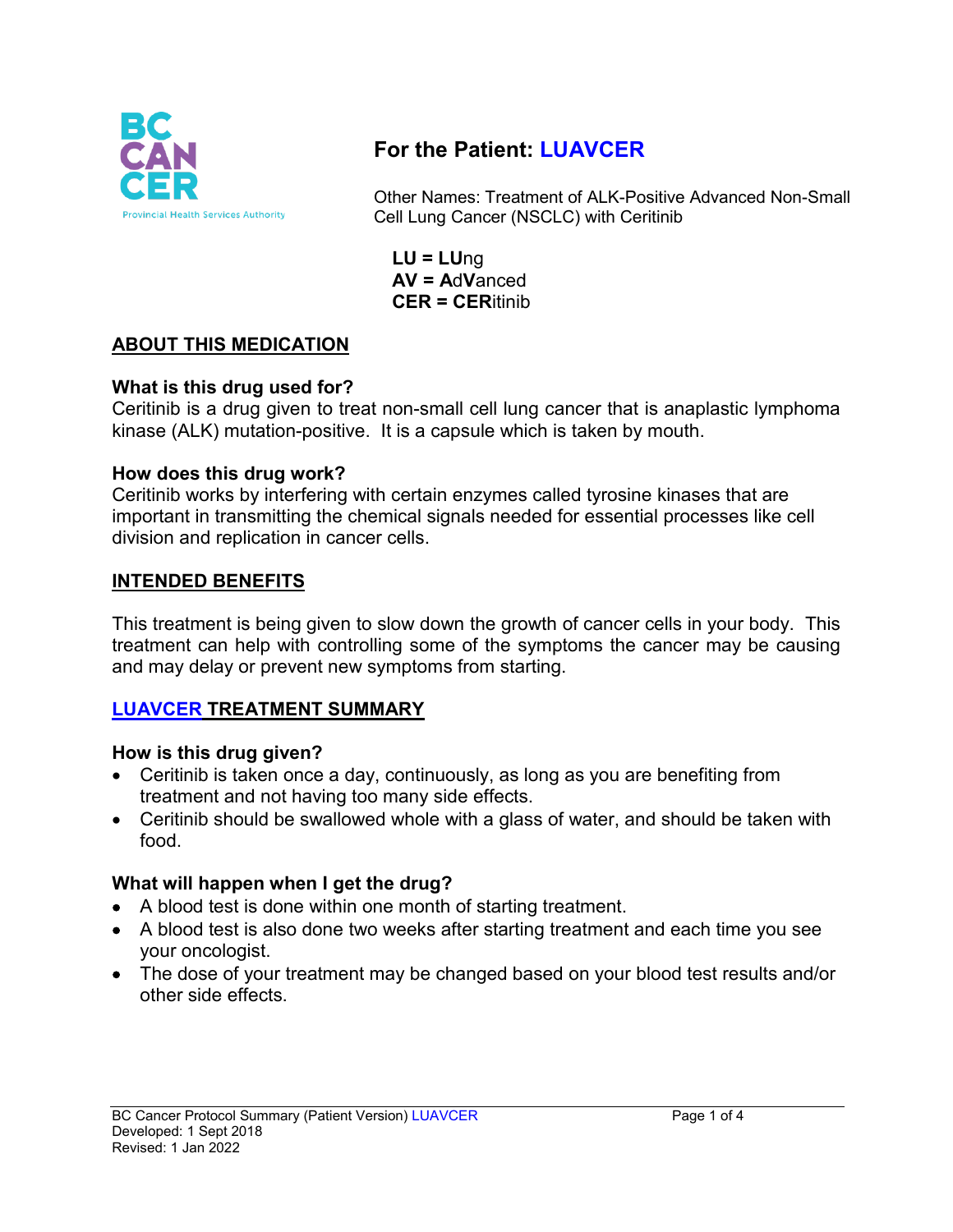## **SIDE EFFECTS AND MANAGEMENT:**

- Your oncologist will review the risks of treatment and possible side effects with you before starting treatment.
- The pharmacist will review how to take the medication and possible side effects with you on the day you first pick up your medication.
- Unexpected and unlikely side effects can occur with any drug treatment. *The ones listed below are particularly important for you to be aware of.* Please refer to the patient information handout entitled "*For the Patient: Ceritinib*" for a complete list of possible side effects and their management.

| <b>SERIOUS</b><br><b>SIDE EFFECTS</b>                            | <b>MANAGEMENT</b>                                                                                                                                                                                                                                                                                                                                                                                                                                          |
|------------------------------------------------------------------|------------------------------------------------------------------------------------------------------------------------------------------------------------------------------------------------------------------------------------------------------------------------------------------------------------------------------------------------------------------------------------------------------------------------------------------------------------|
| Slow or abnormal heart rhythm<br>(QT prolongation) rarely occurs | Minimize your risk of abnormal heart rhythm by:<br>Always checking with your doctor and pharmacist<br>about drug interactions when starting a new<br>medication, herbal product or supplement.<br>Avoiding grapefruit and grapefruit juice and other<br>similar fruits when taking ceritinib.<br>Tell your doctor <i>immediately</i> or get emergency help if<br>your heart is beating irregularly or fast, or if you feel<br>faint, lightheaded or dizzy. |
| Liver failure rarely occurs                                      | Regular blood tests will be done throughout your<br>treatment to monitor your liver function.<br>See your oncologist as soon as possible if you have<br>signs of liver problems such as yellow eyes or skin,<br>white or clay-colored stools.                                                                                                                                                                                                              |
| Lung problems rarely occur                                       | Tell your doctor immediately or get emergency help if<br>you have difficulty breathing, shortness of breath, cough<br>or tightness in the chest.                                                                                                                                                                                                                                                                                                           |

| <b>OTHER</b><br><b>SIDE EFFECTS</b> | <b>MANAGEMENT</b>                                                                                                                                                                        |
|-------------------------------------|------------------------------------------------------------------------------------------------------------------------------------------------------------------------------------------|
| Nausea and vomiting may occur.      | You may be given a prescription for an anti-nausea<br>drug(s) to take at home. It is easier to prevent<br>nausea than to treat it once it has occurred, so<br>follow directions closely. |
|                                     | Drink plenty of liquids.                                                                                                                                                                 |
|                                     | Eat and drink often in small amounts.                                                                                                                                                    |
|                                     | Try the ideas in Food Choices to Help Control<br>Nausea                                                                                                                                  |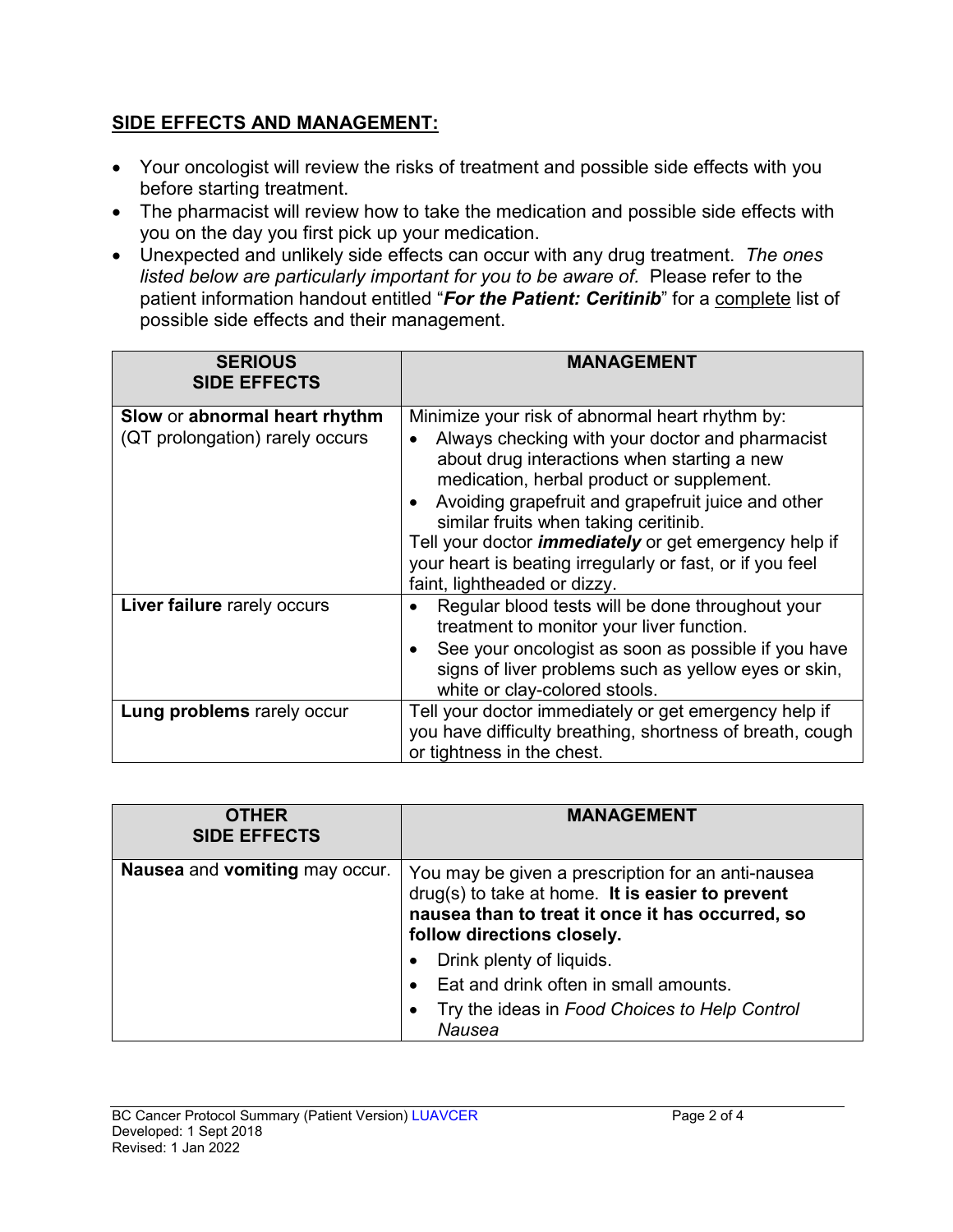| <b>OTHER</b><br><b>SIDE EFFECTS</b>                                          | <b>MANAGEMENT</b>                                                                                                                                                                                       |
|------------------------------------------------------------------------------|---------------------------------------------------------------------------------------------------------------------------------------------------------------------------------------------------------|
|                                                                              |                                                                                                                                                                                                         |
| <b>Diarrhea</b> commonly occurs                                              | To help diarrhea:                                                                                                                                                                                       |
|                                                                              | Drink plenty of fluids.<br>$\bullet$                                                                                                                                                                    |
|                                                                              | Eat and drink often in small amounts.<br>$\bullet$                                                                                                                                                      |
|                                                                              | Avoid high fibre foods as outlined in Food Ideas to<br>Help Manage Diarrhea.                                                                                                                            |
| <b>Constipation may sometimes</b>                                            | To help with constipation:                                                                                                                                                                              |
| occur                                                                        | Drink plenty of fluids.<br>$\bullet$                                                                                                                                                                    |
|                                                                              | Exercise if you can.<br>$\bullet$                                                                                                                                                                       |
|                                                                              | Try the ideas in Suggestions for Dealing with<br>$\bullet$<br>Constipation.                                                                                                                             |
| Normal white blood cells protect                                             | To help prevent infection:                                                                                                                                                                              |
| your body by fighting bacteria<br>(germs) that cause infection.              | Wash your hands often and always after using the<br>$\bullet$<br>bathroom.                                                                                                                              |
| When they are low, you are at                                                | Avoid crowds and people who are sick.<br>$\bullet$                                                                                                                                                      |
| greater risk of having an<br>infection                                       | Call your doctor <i>immediately</i> at the first sign of an<br>$\bullet$<br>infection such as a fever (over 100°F or 38°C by an<br>oral thermometer), chills, cough, or burning when<br>you pass urine. |
| Eye problems, such as blurry or                                              | Use caution when driving or operating machinery,<br>$\bullet$                                                                                                                                           |
| double vision, flashes of light and<br>poor night vision may occur           | especially at night.                                                                                                                                                                                    |
|                                                                              | Tell your doctor at your next visit, especially if the<br>$\bullet$<br>changes don't go away or get worse.                                                                                              |
| <b>Sugar control</b> may sometimes by<br>affected in diabetics               | Check your blood sugar regularly if you are diabetic.                                                                                                                                                   |
| <b>Skin rashes may sometimes</b><br>occur                                    | If very irritating, call your doctor. Otherwise, be sure to<br>mention it at your next visit.                                                                                                           |
| <b>Numbness or tingling of the</b><br>fingers or toes may sometimes<br>occur | Be careful when handing items that are sharp, hot or<br>cold.                                                                                                                                           |
|                                                                              | Tell your doctor at your next visit, especially if you<br>have trouble with buttons, writing, or picking up<br>small objects.                                                                           |
| <b>Tiredness</b> and lack of energy<br>may commonly occur                    | Do not drive a car or operate machinery if you are<br>feeling tired.                                                                                                                                    |
|                                                                              | Try the ideas in Your Bank to Energy Savings:<br>Helping People with Cancer Handle Fatigue.                                                                                                             |